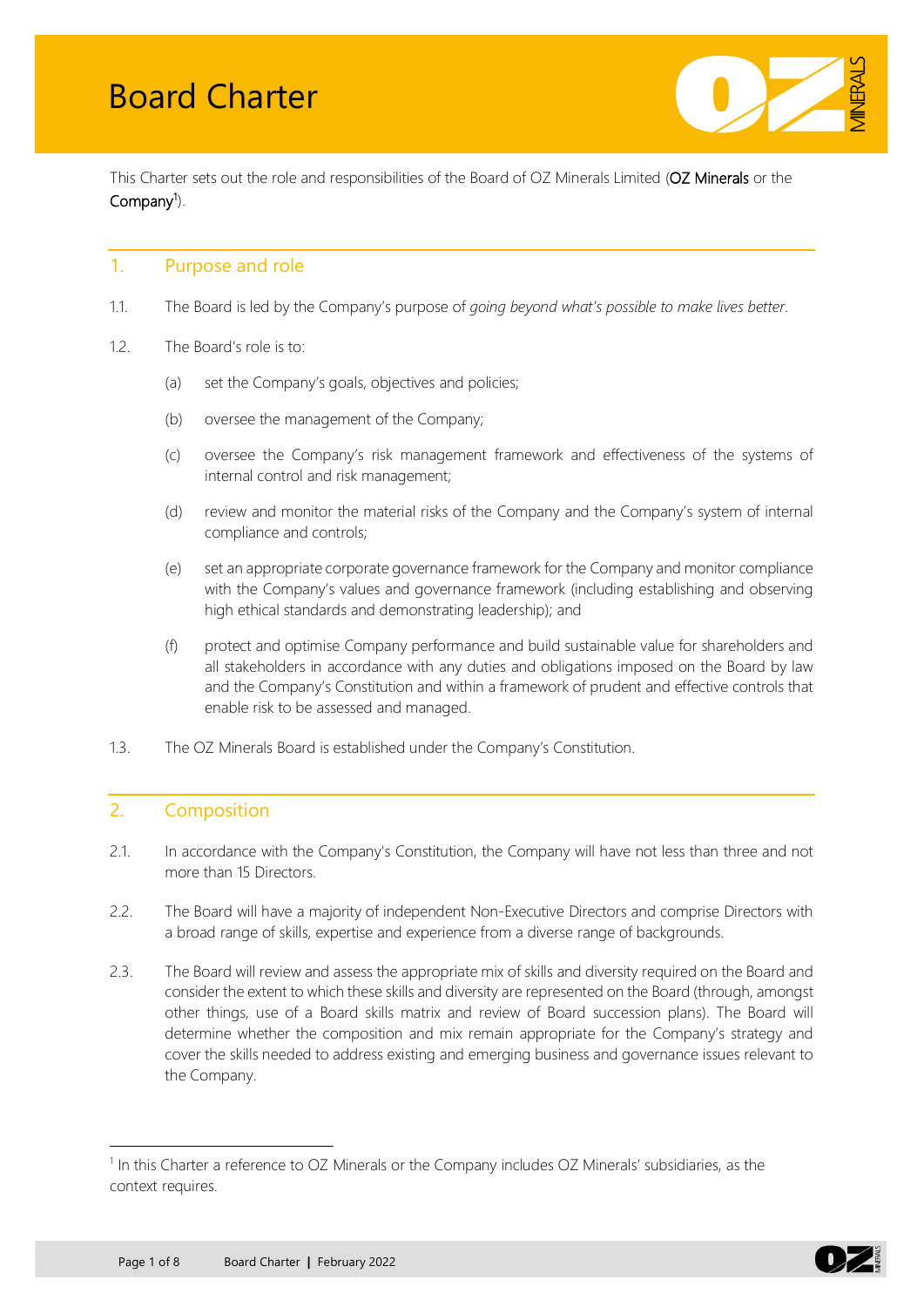- 2.4. The Board will review Director tenure but does not believe that it should establish an arbitrary limit on tenure. Tenure is just one of the many factors that the Board takes into account when assessing the independence and ongoing contribution of a Director. In determining the composition of the Board, regard is taken to the mix of Directors with shorter and longer tenures.
- 2.5. The Board will assess the suitability of new Directors against set criteria, which include experience, ability to exercise independent judgement, professional skills, potential conflicts, overall mix of skills, experience and backgrounds represented on the Board, including gender and the requirement for independence. Appropriate checks will be undertaken before appointing a person as a Director, or putting forward to shareholders a candidate for election.

# 3. Board Independence

- 3.1. The Board will judge Director independence in accordance with the ASX Corporate Governance Principles and Recommendations. Accordingly, the Board considers a Director to be independent if the Director is free of any interest, position or relationship that might influence in a material respect, or reasonably be perceived to influence in a material respect, the Director's capacity to bring independent judgement to bear on issues before the Board and to act in the best interests of the Company as a whole rather than in the interests of an individual shareholder or other party.
- 3.2. Without limiting the Board's discretion, in general, a Director will not be considered to be 'independent' if he or she:
	- (a) is, or has been employed in an executive capacity by the Company or another member of the OZ Minerals Group and there has not been a period of at least three years between ceasing such employment and serving on the Board;
	- (b) receives performance-based remuneration (including options or performance rights) from, or participates in an employee incentive scheme, of the Company;
	- (c) is, or has been, within the last three years, in a material business relationship (e.g. as a supplier, professional adviser, consultant or customer) with the Company or another member of the OZ Minerals Group, or is an officer of, or otherwise associated with, someone with such a relationship;
	- (d) is, represents, or has been within the last three years an officer or employee of, or professional adviser to, a substantial shareholder of the Company;
	- (e) has close personal ties with any person who falls within any of the categories described above; or
	- (f) has been a Director of the Company for such a period that his or her independence from management and substantial shareholders may have been compromised.
- 3.3. The Board will undertake an annual review of the extent to which each Non-Executive Director is independent, having regard to the criteria set out in clause 4.2 and any other relevant relationship that the Non-Executive Director may have.
- 3.4. Notwithstanding clause 4.2, the Board may determine that a Director is independent if the Board is of the view that the interest, position or relationship in question is not material and will not interfere with the Director's capacity to bring an independent judgement to bear on issues before the Board and to act in the best interests of the Company as a whole rather than in the interests of an individual shareholder or other party.

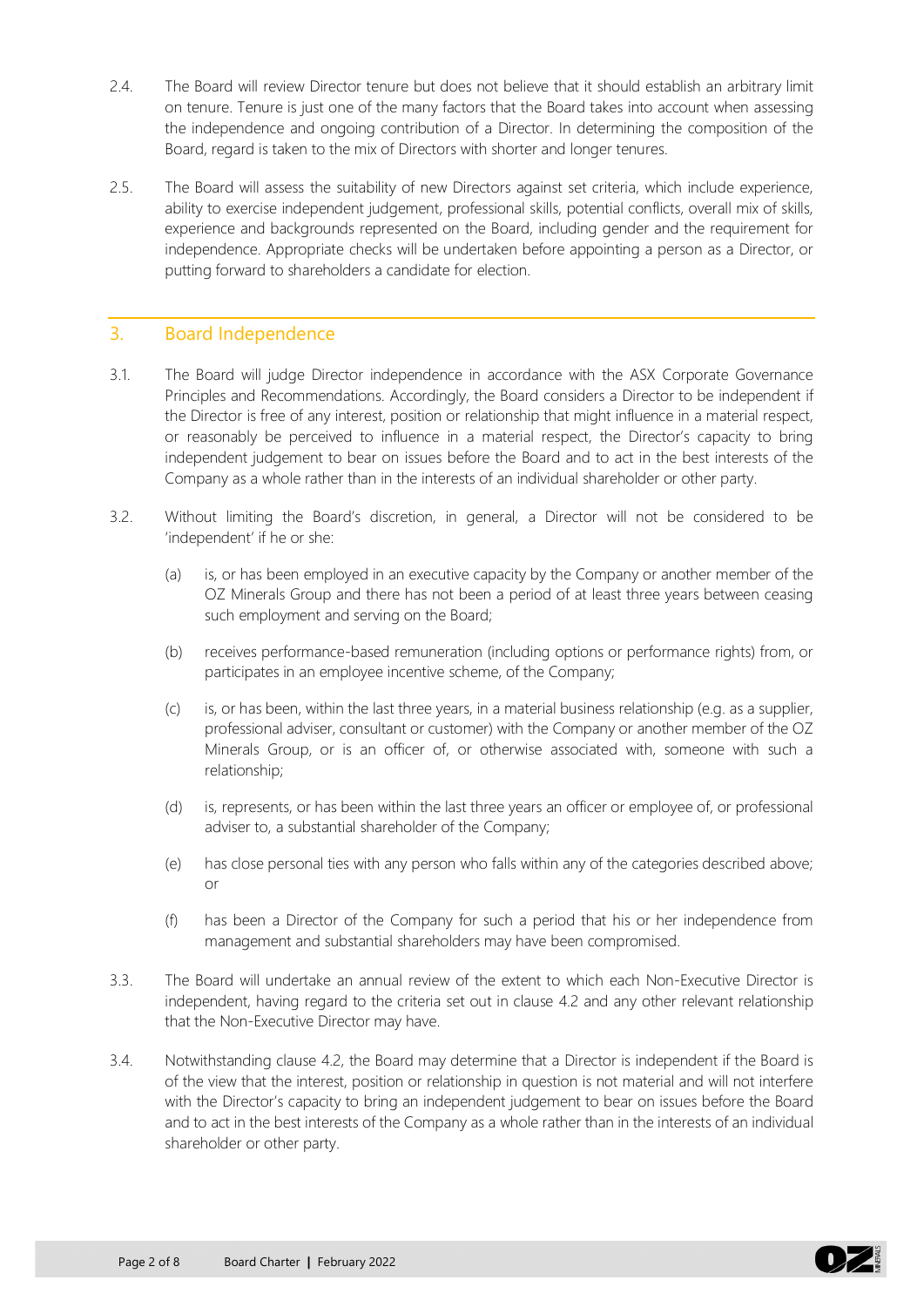- 3.5. Whether the Board considers a Non-Executive Director to be independent or not, and the reasons for the Board's opinion, will be described in the corporate governance statement set out on the Company's website.
- 3.6. If at any time during the year a Director ceases or may have ceased to be independent, the Director is required to advise the Chairman immediately. Where the Board determines a Director is no longer independent, an announcement will be made to the market.

# 4. Duties and Responsibilities

The Board's primary responsibilities are as follows:

#### 4.1. Strategy

- (a) Contribute to and approve the Company's strategic direction, including defining the Company's purpose, setting strategic objectives and approving operating budgets.
- (b) Ensure the overall Company strategy is aimed at delivering value for its stakeholders.
- (c) Oversee and monitor management's implementation of the Company's strategy and promotion of the Company's values.
- (d) Set and monitor the risk appetite within which the Board expects Management to operate.
- (e) Direct, monitor and assess the Company's performance against strategic and business plans and determine if appropriate resources are available.
- (f) Approve and monitor capital management, major capital expenditure and project development, acquisitions and major divestments and any dividend payments.

## 4.2. Risk Management

- (a) Confirm that a risk management framework and systems are in place which facilitate the identification, management, monitoring and reporting of the Company's material risks and emerging sources of risk (including financial and non-financial risks).
- (b) Review, evaluate and monitor the material risks and emerging sources of risk (including financial and non-financial risks) of the Company's business as advised by Management.
- (c) Annually review and approve the Company's risk management framework and systems of internal compliance and control, risk management of material business risks and legal compliance, to determine the adequacy, integrity and effectiveness of the risk management framework and systems and to ensure they continue to be sound and that the Company is operating with due regard to the risk appetite set by the Board.
- (d) Monitor the operational and financial position and performance of the Company.
- (e) Review and monitor occupational health, safety, environmental performance and compliance, and ensure commitment of appropriate resources.
- (f) Review and monitor the management of tax issues and strategies.

#### 4.3. External Reporting

(a) Approve financial reports, profit forecasts and other reports required at law or under the ASX Listing Rules to be adopted by the Board.

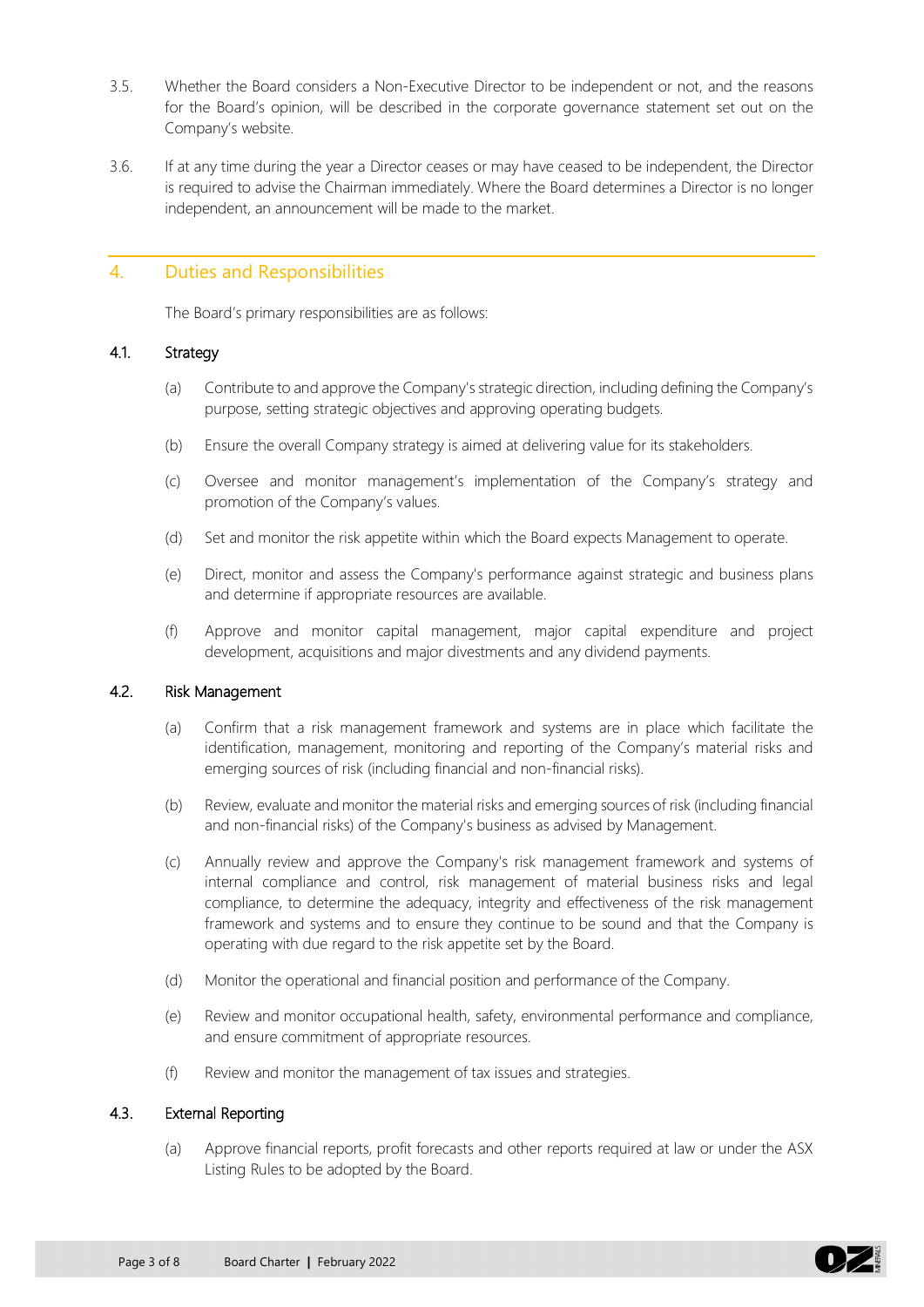- (b) Monitor and review management processes aimed at ensuring the integrity of financial and other reporting.
- (c) Monitor and review the reporting controls and mechanisms that are in place to ensure that adequate, accurate and timely information is being provided by the Company to its shareholders, the ASX and other stakeholders.

#### 4.4. Succession plans of Directors, MD & CEO and the Executive Leadership Team

- (a) Approve the board skills matrix.
- (b) Address all matters relating to Director nomination, including review the skills, experience, expertise and diversity represented by Directors on the Board and determine whether the composition and mix remain appropriate for the Company's strategy and covers the skills needed to address existing and emerging business and governance issues relevant to the entity. The Board will have regard to this review when considering Board succession planning and ongoing Director education programs.
- (c) Undertake appropriate background checks before appointing a Director, the Managing Director and Chief Executive Officer of the Company (MD & CEO) or a member of the Executive Leadership Team.
- (d) Appoint and remove the MD & CEO (or equivalent) and determine their terms and conditions (including remuneration).
- (e) Appoint Directors and determine their terms and conditions (including remuneration).
- (f) Ratify the appointment and termination or removal of Executive Leadership Team positions and determine whether the terms and conditions (including remuneration) are appropriate.
- (g) Monitor and review MD & CEO and Executive Leadership Team succession planning.
- (h) Delegate authority to the MD & CEO and approve authority limits for the Executive Leadership Team.

## 4.5. Performance Review

- (a) Set and implement criteria for assessing performance of the Board, its Committees and individual Directors, MD & CEO and Executive Leadership Team, considering performance against those criteria and approving remuneration outcomes.
- (b) Monitor and evaluate the performance of the MD & CEO and Executive Leadership Team and oversee the development of the MD & CEO.
- (c) Undertake an annual performance evaluation that evaluates the performance of the Board, Committees, and individual Directors against the requirements of this Charter and the annual goals and objectives set by the Board.

#### 4.6. Remuneration

- (a) Approve the overall remuneration framework of the Company, including Non-Executive Director remuneration, MD & CEO and Executive Leadership Team remuneration, and any employee equity or incentive plans and satisfy itself that the Company's remuneration framework is aligned with the Company's purpose, values, strategic objectives and risk appetite.
- (b) Approve any proposed consultancy arrangements with a Director, member of the Executive Leadership Team or a related party of a Director or member of the Executive Leadership Team.

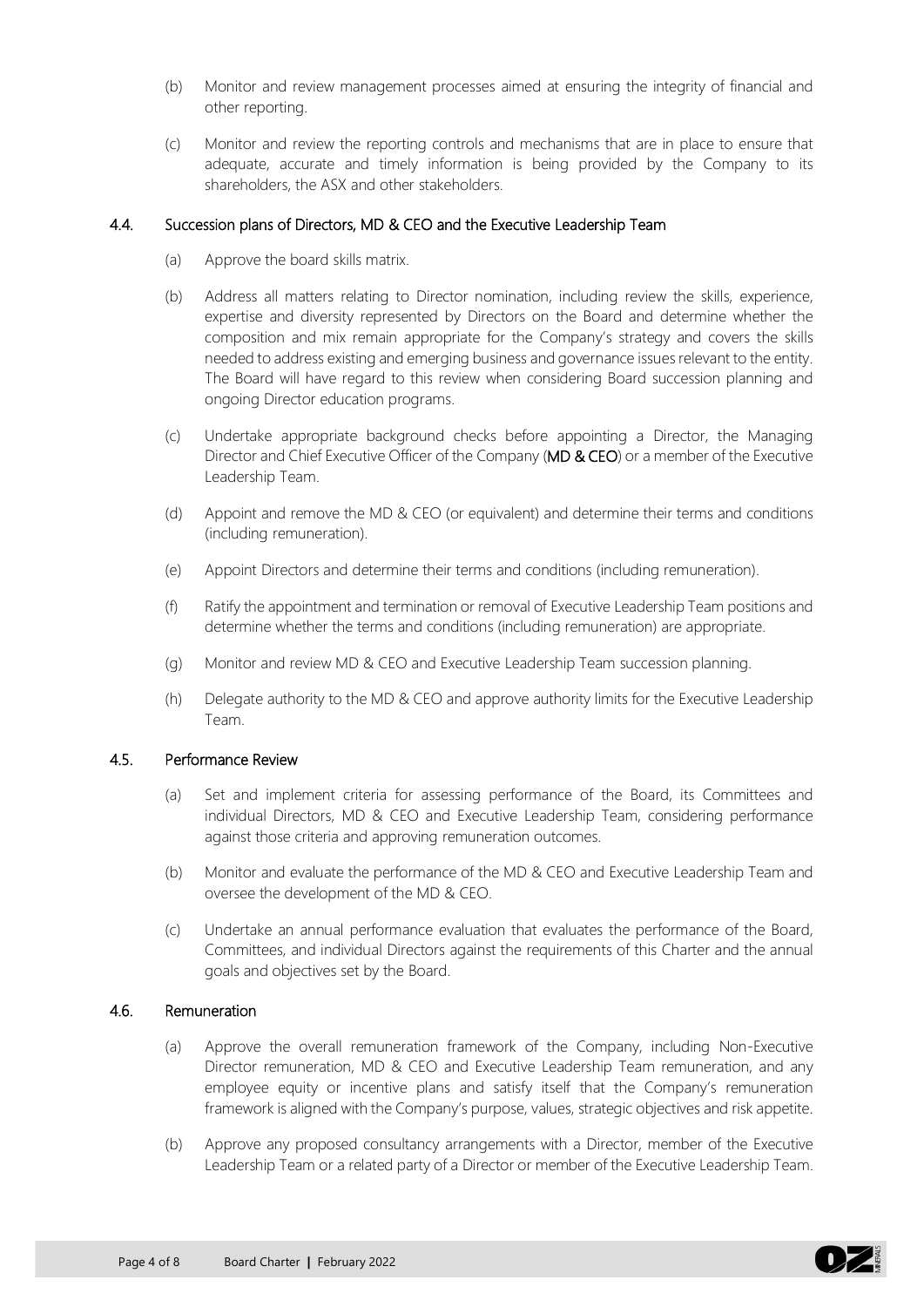(c) Look to ensure that risk behaviours and outcomes and any other relevant factors are reflected in the Executive Leadership Team remuneration outcomes.

#### 4.7. Corporate Governance and compliance

- (a) Define and approve the Company's Purpose, How We Work Together Principles, Stakeholder Value Creation Policies and Code of Conduct and monitor corporate culture.
- (b) Encourage ethical behaviour and compliance with the Company's Stakeholder Value Creation Policies, Performance Standards, Process Standards and associated specifications.
- (c) Set and approve the Company's Stakeholder Value Creation Policies and publicly available material in relation to Speak Up, Securities Trading, Continuous Disclosure and Anti-bribery and Corruption.
- (d) Oversee the process of monitoring compliance with OZ Minerals' Global Process Standards and Performance Standards.
- (e) Approve the Company's corporate governance and modern slavery statements.
- (f) Receive information regarding material breaches of the Code of Conduct and Anti-Bribery and Corruption material.
- (g) Monitor speak up reports on a quarterly basis and review referrals made by each Board Committee in relation to material incidents under the Company's Speak Up material.
- (h) Perform such other functions as prescribed by law.

#### 4.8. Employee Value Creation Policy

- (a) Annually review the Company's measurable objectives in achieving diversity (including gender diversity).
- (b) Annually review the Company's progress in achieving its measurable objectives in the composition of the Board, Executive Leadership Team and workforce generally.

## 4.9. Sustainability

(a) Consider the sustainability impact of the Company's activities and operations primarily in the areas of safety, occupational health and well-being, environment and community, including climate change, human rights and cultural heritage; set standards; and monitor compliance with the Company's sustainability goals and practices.

# 5. Delegation to Board Committees

- 5.1. The Board may establish, as it deems appropriate, Committees to assist in discharging its responsibilities. As a minimum the Board will establish the following committees:
	- (a) Audit Committee;
	- (b) People and Remuneration Committee; and
	- (c) Sustainability Committee.
- 5.2. The Chairman will appoint the members and Chairman of each Committee in accordance with the recommendations of the Board.

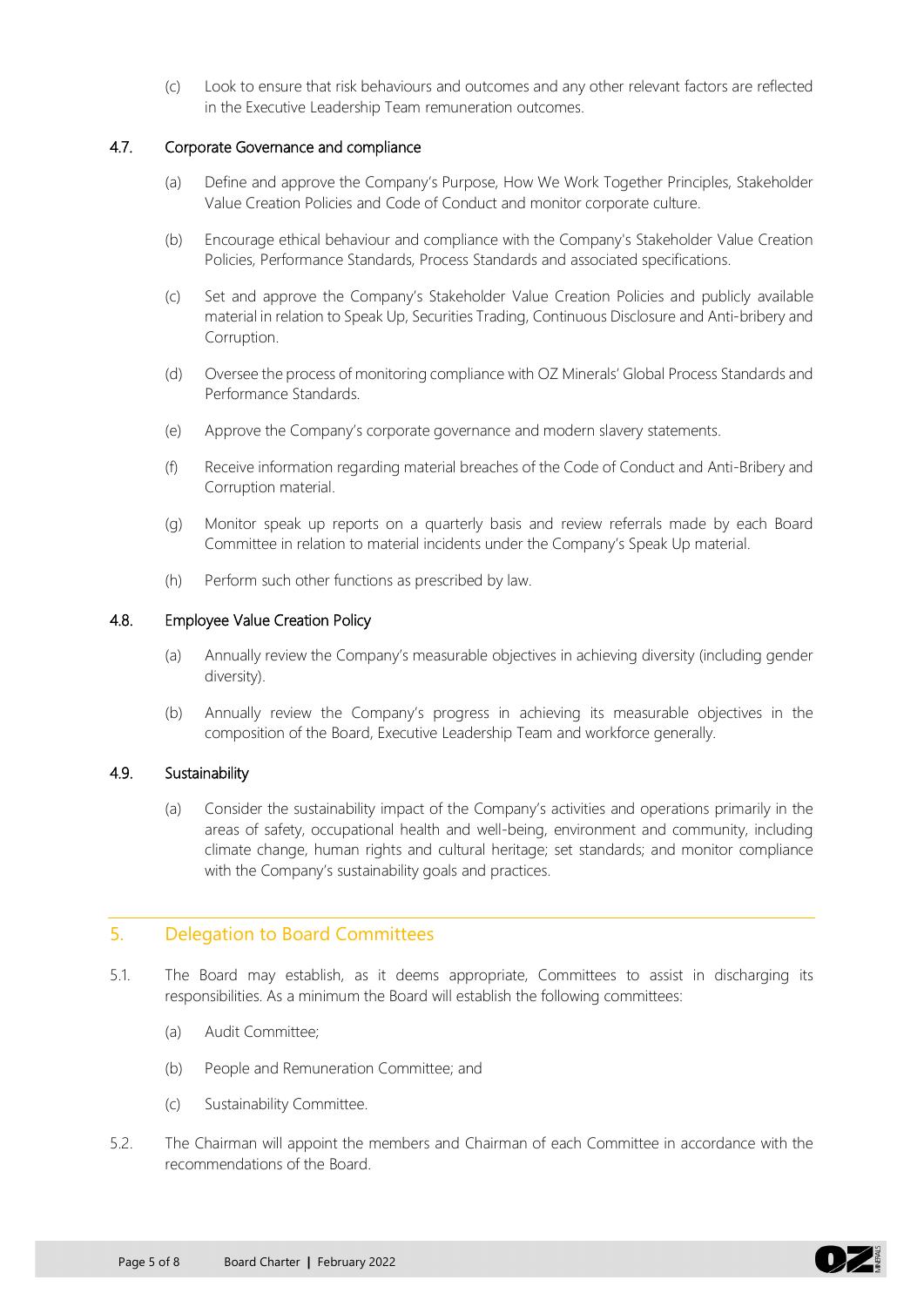- 5.3. The Board may establish ad hoc special-purpose committees from time to time, with terms of reference approved by the Board.
- 5.4. The Board will adopt Charters setting out the membership, responsibilities and reporting obligations of each Board Committee.
- 5.5. The Board must ensure Committees have the resources to carry out their roles effectively and deal with any issue referred to it by a Board Committee.
- 5.6. The Board will evaluate on an annual basis the performance of the Board Committees against their respective Charters.

## 6. Delegation to Management

- 6.1. While the Board retains ultimate responsibility for the strategy and performance of the Company, the Board has delegated responsibility for the day-to-day operation and administration of the Company to the MD & CEO and the Executive Leadership Team. This delegation of authority includes responsibility for:
	- (a) developing business plans, budgets and strategies for the Board's consideration and, to the extent approved by the Board, implementing these plans, budgets and strategies;
	- (b) operating the Company's businesses and operations within the parameters set by the Board from time to time and keeping the Board informed of all material developments relating to the businesses and operations;
	- (c) referring the matter to the Board for its consideration and approval where proposed transactions, commitment or arrangements exceed the parameters set by the Board;
	- (d) identifying and managing operational and other risks and, where those risks could have a material impact on the Company's businesses and operations, formulating strategies for managing these risks for consideration by the Board;
	- (e) managing the Company's current financial and other reporting mechanisms to ensure that these mechanisms are functioning effectively to capture all relevant material information on a timely basis;
	- (f) implementing the Company's internal controls, establishing procedures for monitoring these controls and ensuring that these controls and procedures are appropriate and effective;
	- (g) promoting the Company's values across the organisation;
	- (h) taking all reasonable steps to ensure that the Board is provided with accurate and sufficient information regarding the Company's operations on a timely basis and, in particular, that the Board is made aware of all relevant matters relating to the Company's performance (including future performance), financial condition, operating results and prospects, and potential material risks, so that the Board is in an appropriate position to fulfil its corporate governance responsibilities; and
	- (i) implementing all policies, standards, procedures and codes approved by the Board.
- 6.2. The MD & CEO is accountable to the Board for the authority that is delegated by the Board to the MD & CEO and the Executive Leadership Team, and will report routinely on the Company's progress on achieving the short, medium and long-term plans of the Company.

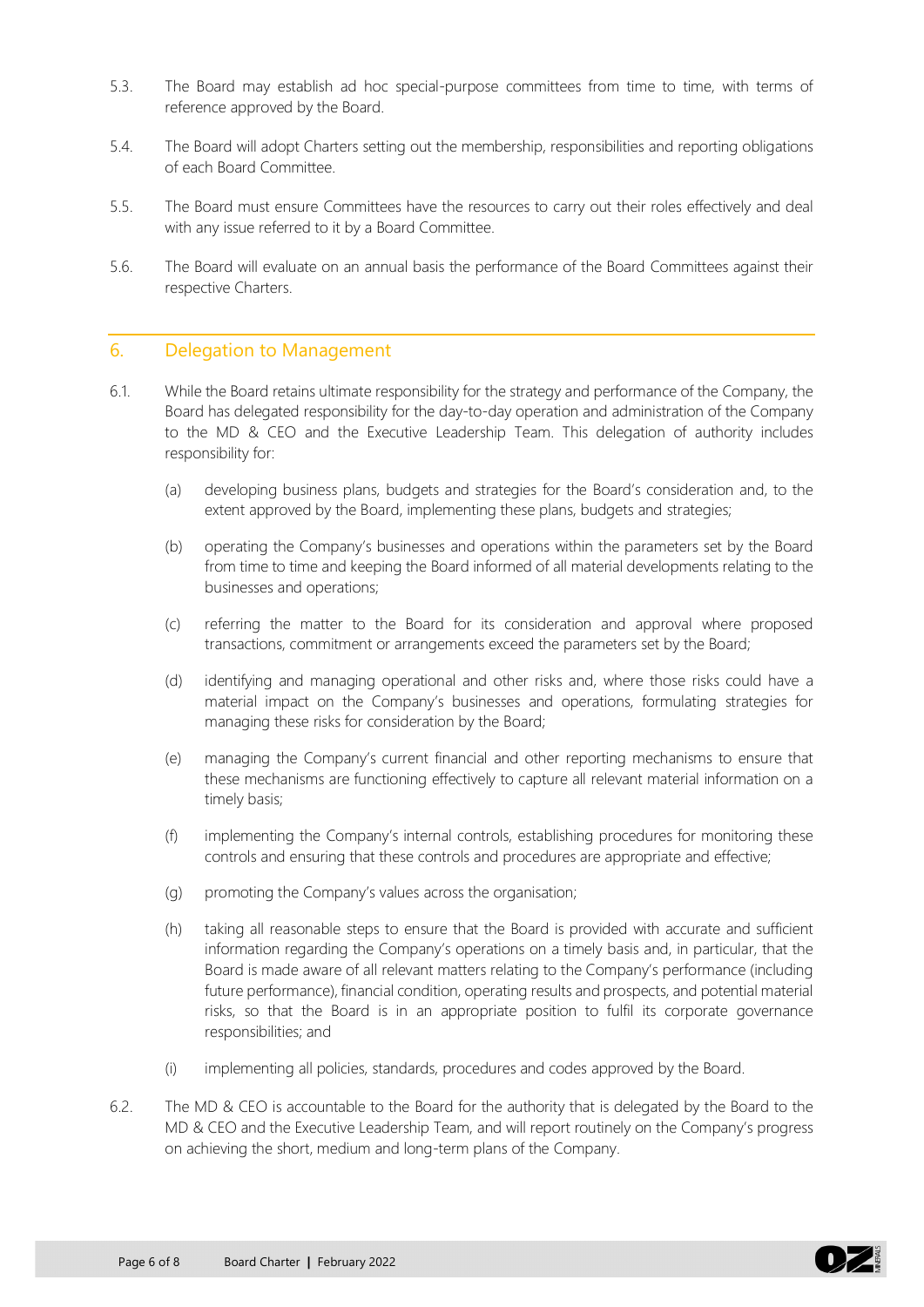- 6.3. The Board is responsible for satisfying itself that the Board reporting framework is appropriate. Directors are entitled to request additional information at any time when they consider it appropriate.
- 6.4. The Board will regularly monitor the performance of the MD & CEO and Executive Leadership Team and where required, provide feedback to and challenge the MD & CEO and Executive Leadership Team.

# 7. Director responsibilities

- 7.1. In performing the responsibilities set out in this Charter, the Board should act at all times in a manner designed to create and continue to build sustainable value for shareholders and all stakeholders and in accordance with the duties and obligations imposed on it by the Company's Constitution, Code of Conduct and by law.
- 7.2. The Board will monitor and ensure that processes are in place to support Director induction and ongoing education and regularly review the effectiveness of these processes.
- 7.3. The Board will ensure appropriate professional development opportunities are given to all Directors to ensure that Directors develop and maintain the skills and knowledge needed to perform their role as Directors effectively.

# 8. Chairman

- 8.1. The Chairman will be an independent Non-Executive Director, will not be the same person as the MD & CEO, and will be appointed by the Board.
- 8.2. In the absence of the Chairman from a meeting, the Board will appoint a Non-Executive independent Director to act as Chairman for that particular meeting.
- 8.3. The Chairman is responsible for the leadership of the Board, including taking all reasonable steps to ensure that the Board functions effectively, and for communicating the views of the Board to the public. The Chairman is also responsible for:
	- (a) working closely with the MD & CEO and Company Secretary in setting the agenda for each meeting;
	- (b) briefing all Directors on key matters;
	- (c) managing the conduct at, and frequency and length of, Board meetings so as to provide the Board with an opportunity to have a detailed understanding of the issues affecting the Company's operations, current financial position and performance and any opportunities or challenges facing the Company; and
	- (d) guiding Board meetings to facilitate open and constructive discussions, and to encourage Director contributions to Board deliberations and promoting respectful and constructive communication between Directors and between the Board and Management.

# 9. Company Secretary

9.1. The Board will appoint at least one Company Secretary.